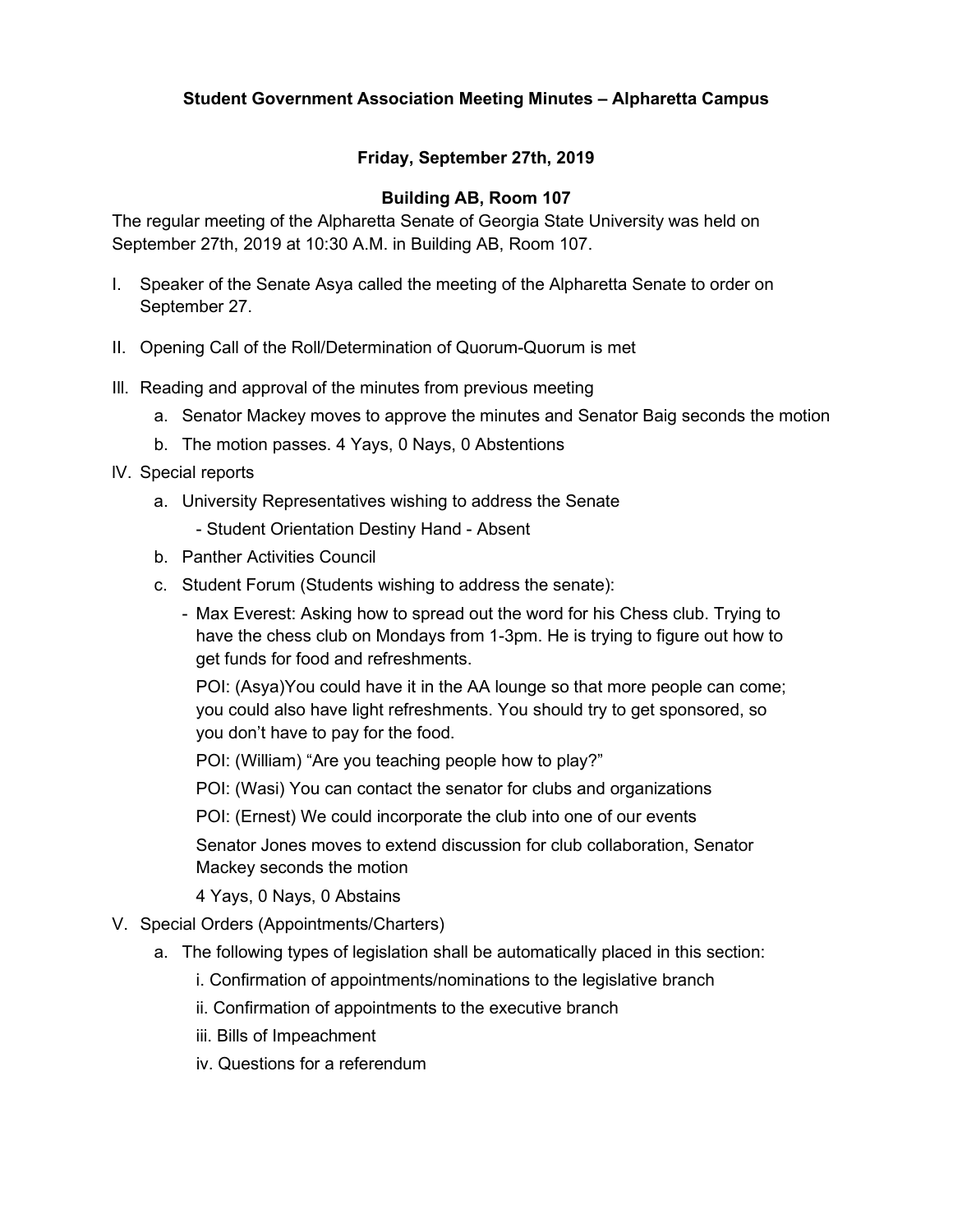## VI. Executive Cabinet Reports

a. Speaker of the Senate-

-Housekeeping: Starting off report with any housekeeping issues.

-Title 9: Did anyone do their research for what Title 9 is?

-Task lists: Every SGA leader is writing down what their strengths and weaknesses are on paper

-Enneagrams: Everyone wrote down their top three types on paper.

-Halloween Decorating of GSU: The first week of Oct, we will start decorating GSU starting in AA lobby. The materials will be ordered through Amazon, such as spider webs, graveyard, candy, etc. On the Google Doc, there's a task list.

Trick or Treat GSU | Haunted Guided Tours: Will take place the second week of Oct. Students will be on a guided tour, so they get to know the services that are provided. Flyers will be put up for dressing up.

POI: (Margaux) We could decorate the lounge as well.

-AA Lounge | Housekeeping concerns: We need to execute action to keep lounge area clean because students are spilling drinks and playing their music too loud. Closing it down for a week will stop students from acting like children.

POI:(Macky) We should try to keep the lounge area because it's only a set of students that cause the trouble. We just need to let those select students know that they should be respecting the lounge area. Whatever is done now will be a precedent for the future

POI: (Ernest)We need to take the lounge area away for it to be a wakeup call. There's a fine line between students who can make that call and those who don't, they all need to be respectful of the lounge. We can take the lounge area away for two or three days.

POI: (Wasi) We can't keep calling them children because they are of age. We should have a notice on the doors so students are aware that the lounge area will be closed if they keep destroying the lounge area.

POI: (Margaux) There are signs up in the lounge area that if you are seen vaping, it will go on your academic record. We could suspend students so that not everyone is penalized.

POI:(Chase) It will be more work for us if we had to assign people to check that the students who are banned

Senator Mackey motions to close the lounge area for a week, Baig seconds the motion

3 Yays, 0 Nays, 1 Abstain

-Meditation Room | Meeting with Ms. Aprille and Ms. Becky: We can't get the hammocks. How can we find a solution for students making it a prayer space. This will be come from our budget.

-Transitional Binders: Put initiatives in your binders so that other students know what they were doing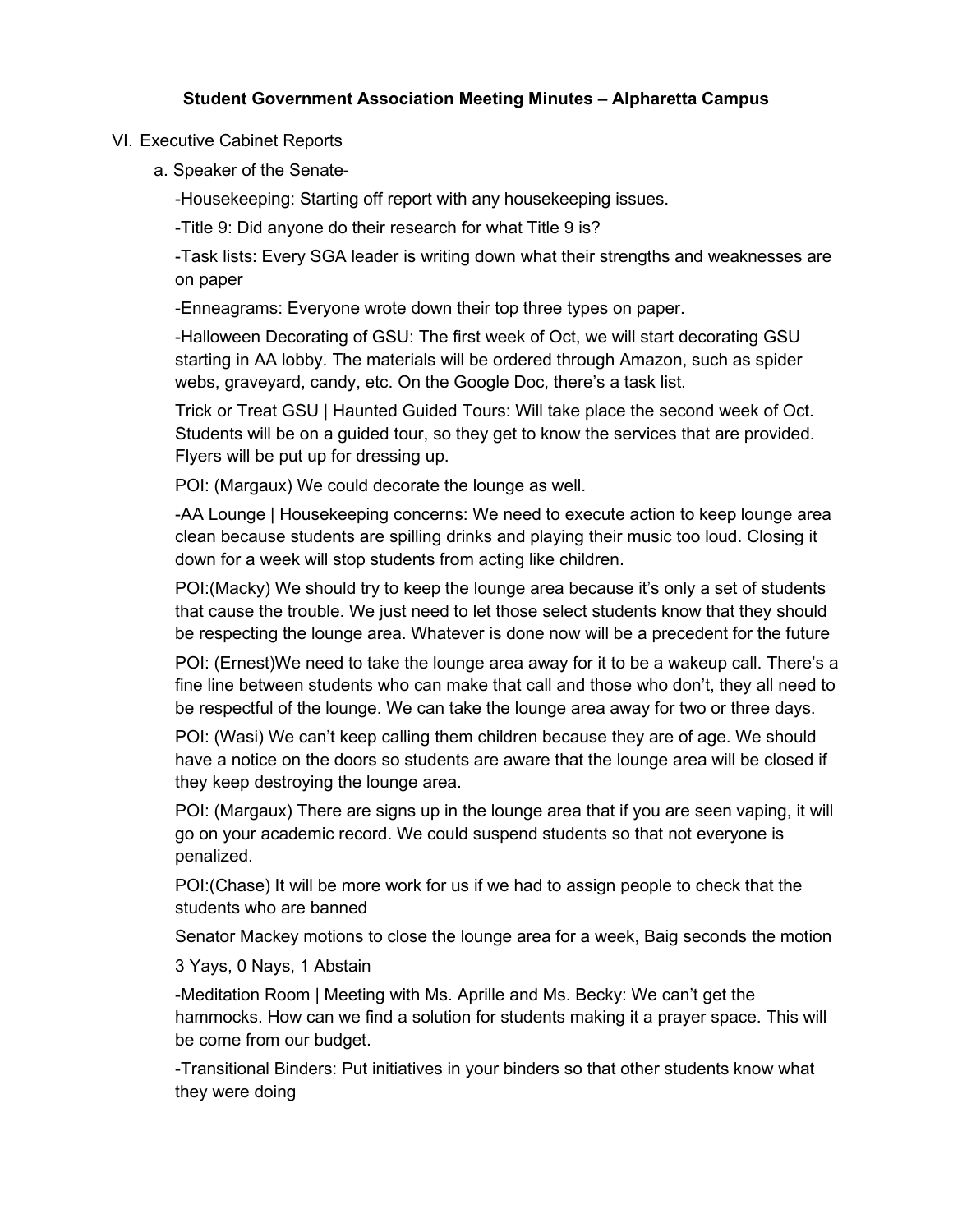- b. Communication Director-
	- Escape Room: Thanks to everyone who was able to help out before, during, and after the event. It was very successful as we got 18 people registered to vote.
	- SGA/PAC office arrow sign: Mrs.Becky is working on adding our office location on the metallic signs, meanwhile, an arrow sign will be put up, so students know where our office is. The sign will be used when we don't need it for an event.
	- SGA & student group chat: The SGA GroupMe will be open to students so they can ask any questions or inform us about any concerns they're having and/or any wants. This will be beneficial to us because we can take polls within the app as well as remind them of events in addition to Remind101. There will also be flyers around campus with a QR code to join the GroupMe.
	- Social Media: Social media is finally available to us; we'll be posting pictures of events and projects SGA is working on. The QR codes can be added to the student group chat flyer.
	- 8% save signs: The signs will be made bigger to make students aware that they get a discount on drinks if they use their PantherCard cash. That machine will be moved to AA building and the ATM will be moved to AB building. Signs will be put up to make students aware of the change.
	- Blue Panther Paw rock: If budget allows, we could have a blue panther paw rock in our butterfly garden, which will be brought back to life.
- c. Finance Director-
- VII. SGA Senate Committee Reports
	- a. Senator for Academic Affairs
		- Security cameras: Met with Mrs. Karen, budget with come from GA State not SGA to fix the cameras.

POI:(Macky) This is a safety concern

- Mentors: We could assign three or four students to a mentor, which can also be a student, so that they can be informed of how to be successful and what classes they should take.
- Shortage of books in bookstore: Teachers are complaining about the bookstore not having enough textbooks for students. This is an issue for an SCOM class.
- b. Senator for Clubs and Organizations
	- Service animals: A student said she didn't feel comfortable bringing her service dog to campus.
- c. Senator for Government and Community Affairs-
	- Ted Talk event: Talked to Asya to a potential TedTalk event. This would encourage students to register to vote. Information has been added to the Google Drive. Speeches would bring awareness of certain issues. We will be partnering with Dunwoody campus. Each campus will bring a rep to talk about a topic of their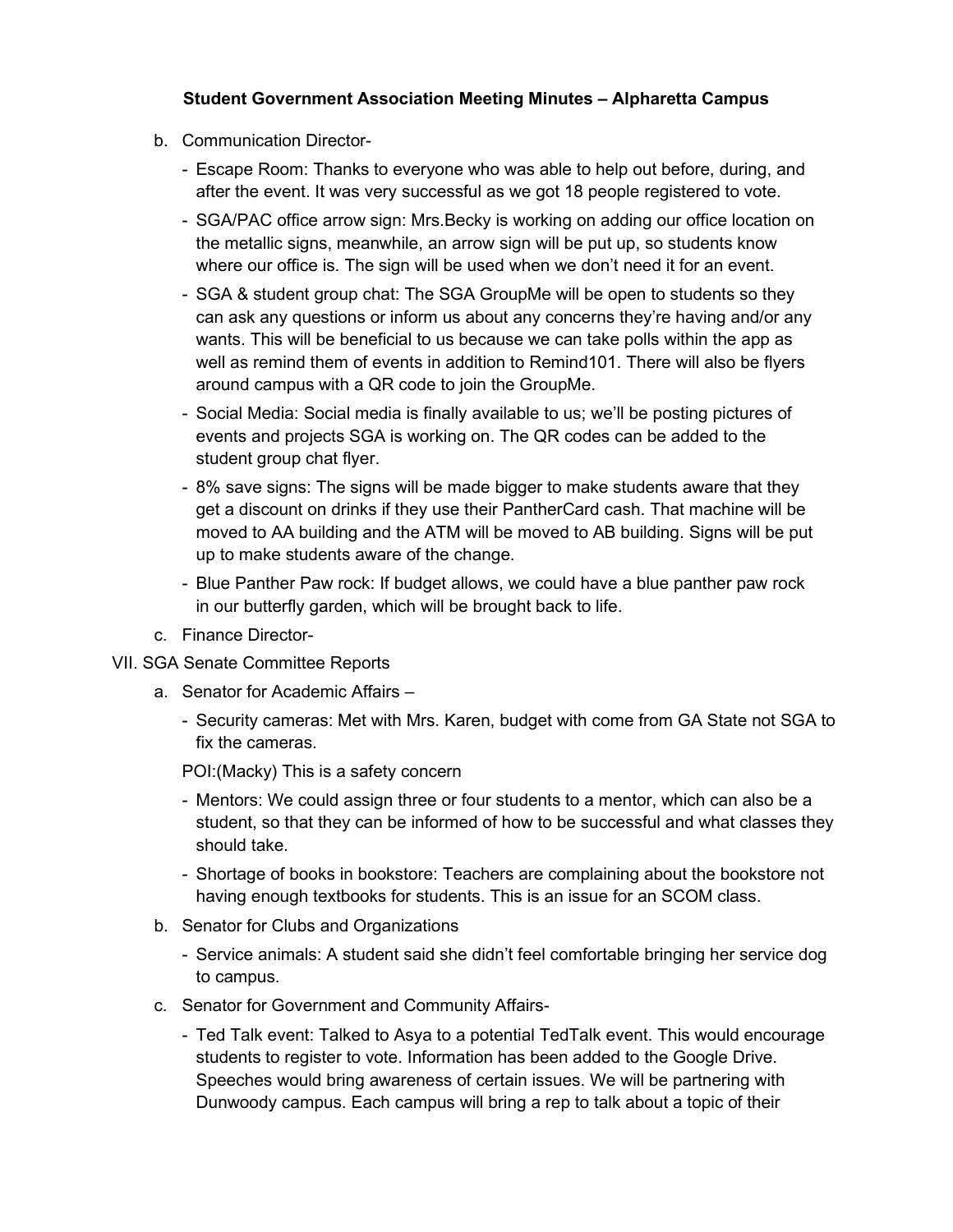choice. We should all advocate for free speech. Need suggestions for names

POI: (Ernest) Could be called PantherTalk

POI: Even if there's a Georgia State policy, students should still be able to talk about what their concerns are

- d. Senator for Spirit and Sustainability-
- e. Senator for Student Engagement-
- f. Senator for Student Services-
- g. Ad hoc committee reports-

VIII. Panther Activities Council Reports –

- Event: Need help with Morning Commuters event next Tuesday. On Wednesday, Pantherfest will be held, SGA will have a table there for recruitment. We need help starting at 8am for Pantherfest until 3pm.
- IX. Advisor Report-
	- Parade: Need SGA reps for Oct.3rd to line up
	- Panther Ball: We need helpers for Oct3 around 6pm

-Open House is October 8th, from 6-8pm

- X. Old Business- none
- XI. New Business
- XII. Comments and announcements of the officers-
	- Auditions: We need help for auditions for the TedTalk.
- XIII. Executive Vice President's Report-
- XIV. Closing Calls of the roll

XV. Adjournment- Senator Ernest makes a motion to adjourn the meeting. Senator Baig seconds the motion

4 Yays, 0 Nays, 0 Abstains

- a. Time: 12:42pm
- b. Next meeting: October 11th, 2019

| <b>Executive Positions</b>      | <b>Name</b>              | <b>Present</b> | <b>Absent</b> | Tardy | Initials |
|---------------------------------|--------------------------|----------------|---------------|-------|----------|
| <b>Executive Vice President</b> | <b>Chase Ritterbusch</b> |                |               |       |          |
| Speaker of the Senate           | Asya McDonald            | X              |               |       |          |
| <b>Communications Director</b>  | <b>Allison Guerrero</b>  |                |               |       |          |
| <b>Finance Director</b>         | VACANT                   |                |               |       |          |

#### **Board of Attendance**